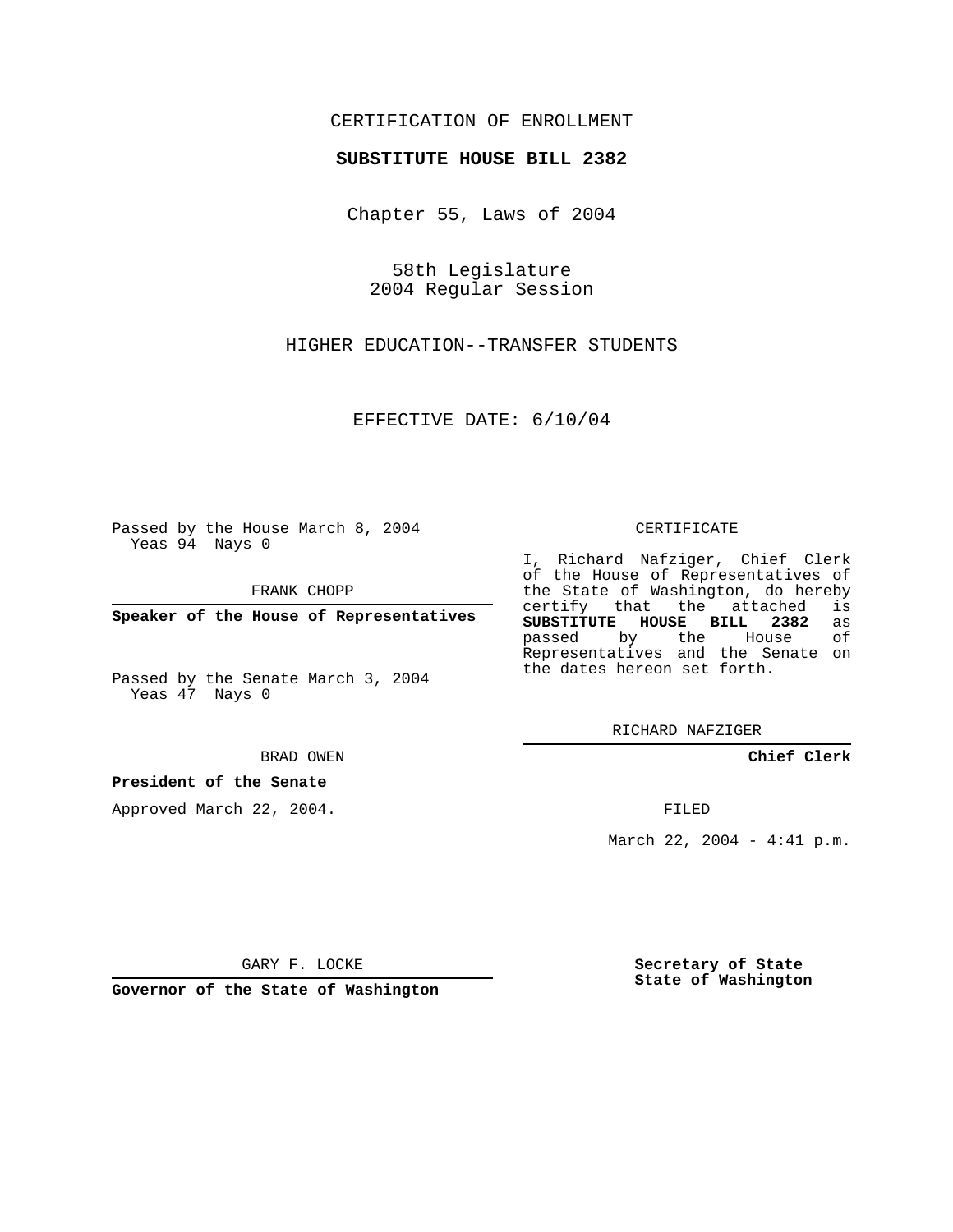# **SUBSTITUTE HOUSE BILL 2382** \_\_\_\_\_\_\_\_\_\_\_\_\_\_\_\_\_\_\_\_\_\_\_\_\_\_\_\_\_\_\_\_\_\_\_\_\_\_\_\_\_\_\_\_\_

\_\_\_\_\_\_\_\_\_\_\_\_\_\_\_\_\_\_\_\_\_\_\_\_\_\_\_\_\_\_\_\_\_\_\_\_\_\_\_\_\_\_\_\_\_

## AS AMENDED BY THE SENATE

Passed Legislature - 2004 Regular Session

## **State of Washington 58th Legislature 2004 Regular Session**

**By** House Committee on Higher Education (originally sponsored by Representatives Kenney, Cox, Fromhold, Nixon, Anderson, Ruderman, Chase, Schual-Berke, Miloscia, Hudgins, Wood, Morrell, Santos, Moeller and Kagi)

READ FIRST TIME 02/06/04.

 AN ACT Relating to improving articulation and transfer between institutions of higher education; amending RCW 28B.80.290; adding new sections to chapter 28B.80 RCW; and creating new sections.

BE IT ENACTED BY THE LEGISLATURE OF THE STATE OF WASHINGTON:

 NEW SECTION. **Sec. 1.** (1) The legislature finds that community and technical colleges play a vital role for students obtaining baccalaureate degrees. In 2002, more than forty percent of students graduating with a baccalaureate degree had transferred from a community or technical college.

 (2) The legislature also finds that demand continues to grow for baccalaureate degrees. Increased demand comes from larger numbers of students seeking access to higher education and greater expectations from employers for the knowledge and skills needed to expand the state's economy. Community and technical colleges are an essential partner in meeting this demand.

 (3) However, the legislature also finds that current policies and procedures do not provide for efficient transfer of courses, credits, or prerequisites for academic majors. Furthermore, the state's public higher education system must expand its capacity to enroll transfer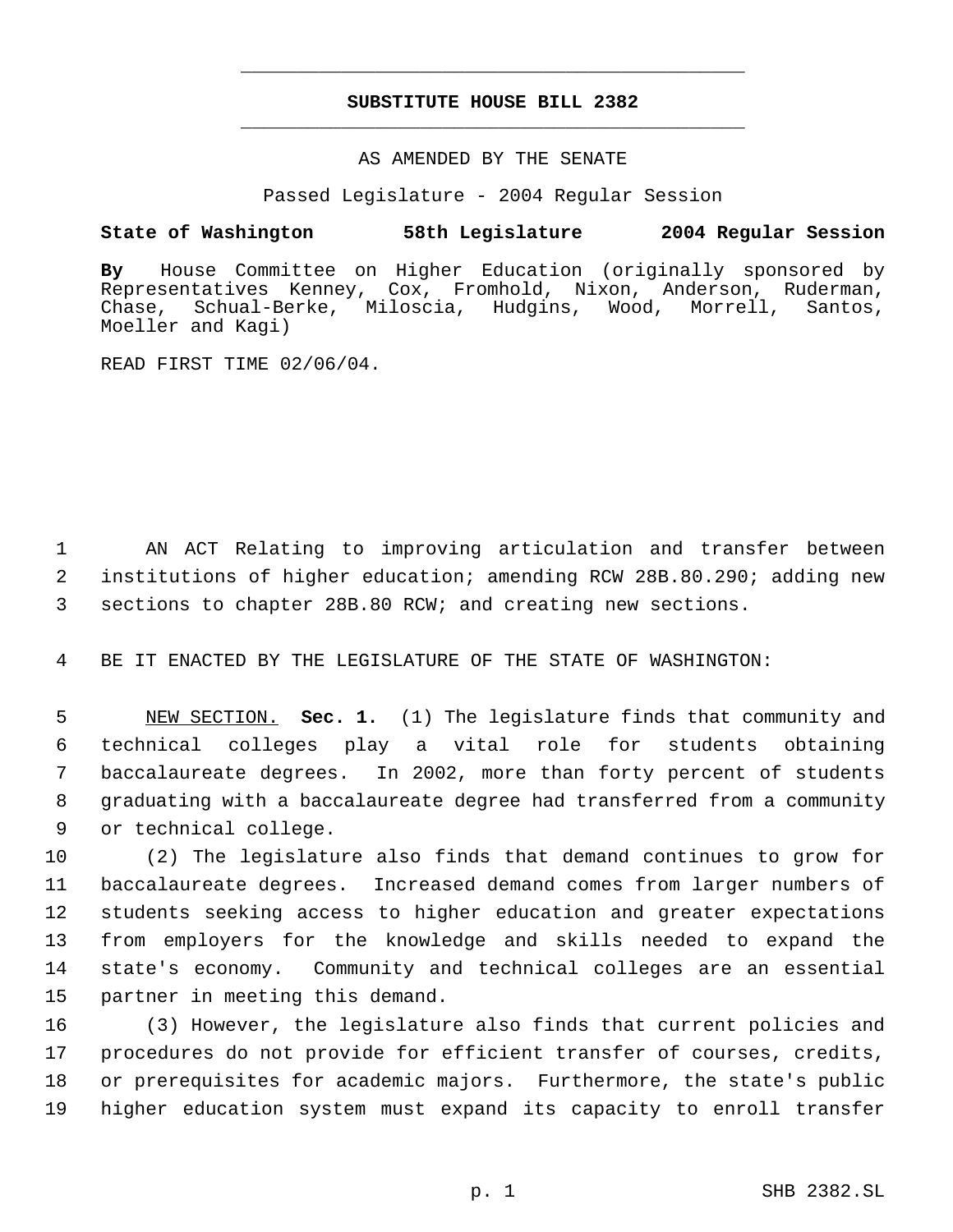students in baccalaureate education. The higher education coordinating board must take a leadership role in working with the community and technical colleges and four-year institutions to ensure efficient and seamless transfer across the state.

 (4) Therefore, it is the legislature's intent to build clearer pathways to baccalaureate degrees, improve statewide coordination of transfer and articulation, and ensure long-term capacity in the state's higher education system for transfer students.

 NEW SECTION. **Sec. 2.** (1) The higher education coordinating board must convene work groups to develop transfer associate degrees that will satisfy lower division requirements at public four-year institutions of higher education for specific academic majors. Work groups must include representatives from the state board for community and technical colleges and the council of presidents, as well as faculty from two and four-year institutions. Work groups may include representatives from independent four-year institutions.

 (2) Each transfer associate degree developed under this section must enable a student to complete the lower-division courses or competencies for general education requirements and preparation for the major that a direct-entry student would typically complete in the freshman and sophomore years for that academic major.

 (3) Completion of a transfer associate degree does not guarantee a student admission into an institution of higher education or admission into a major, minor, or professional program at an institution of higher education that has competitive admission standards for the program based on grade point average or other performance criteria.

 (4) During the 2004-05 academic year, the work groups must develop transfer degrees for elementary education, engineering, and nursing. Each year thereafter, the higher education coordinating board must convene additional groups to identify and develop additional transfer degrees. The board must give priority to majors in high demand by transfer students and majors that the general direct transfer agreement associate degree does not adequately prepare students to enter automatically upon transfer.

 (5) The higher education coordinating board, in collaboration with the intercollege relations commission, must collect and maintain lists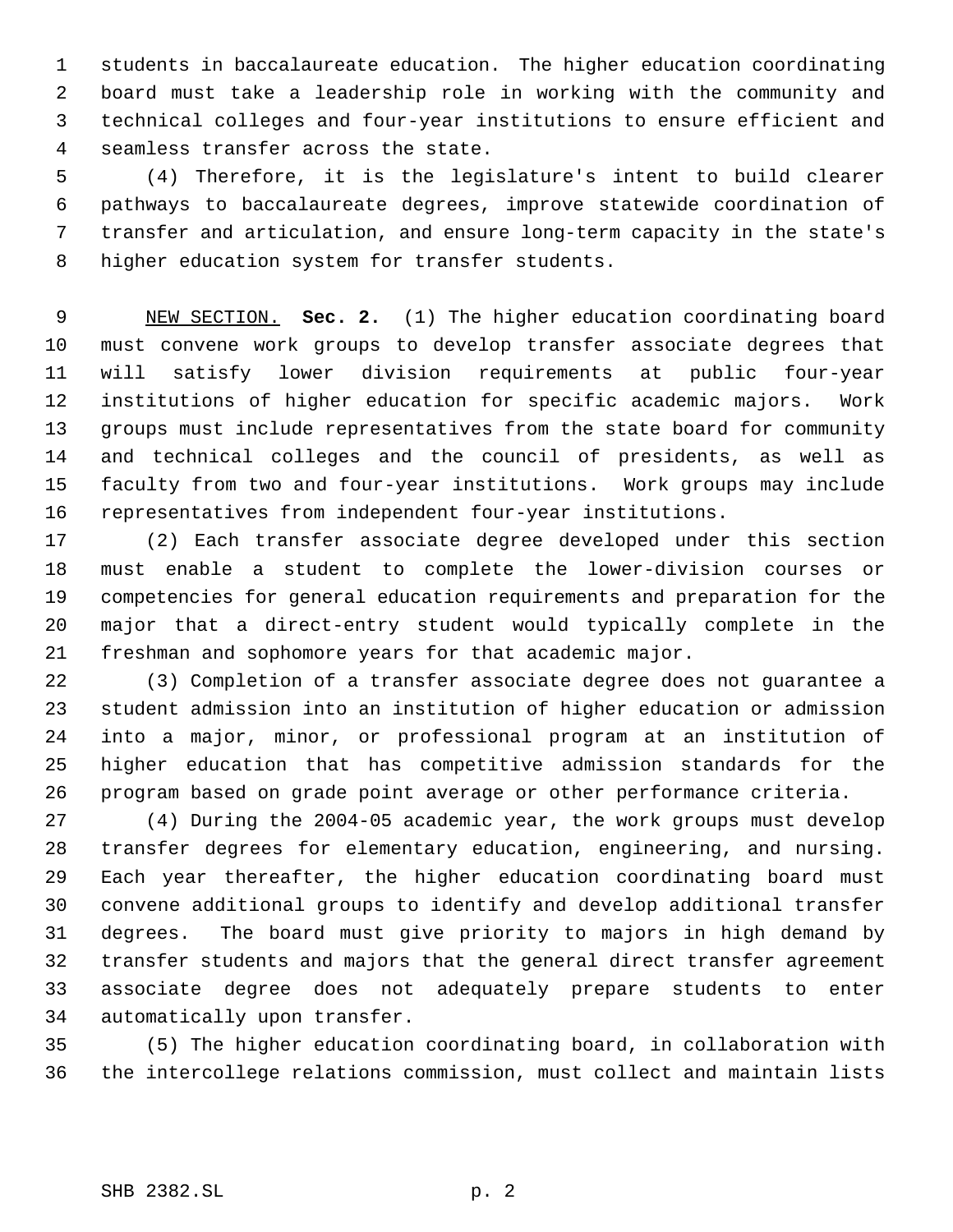of courses offered by each community and technical college and public four-year institution of higher education that fall within each transfer associate degree.

 (6) The higher education coordinating board must monitor implementation of transfer associate degrees by public four-year institutions to ensure compliance with subsection (2) of this section. (7) Beginning January 10, 2005, the higher education coordinating board must submit a progress report on the development of transfer associate degrees to the higher education committees of the house of representatives and the senate. The first progress report must include measurable benchmark indicators to monitor the effectiveness of the initiatives in improving transfer and baseline data for those indicators before the implementation of the initiatives. Subsequent reports must be submitted by January 10 of each odd-numbered year and must monitor progress on the indicators, describe development of additional transfer associate degrees, and provide other data on improvements in transfer efficiency.

 NEW SECTION. **Sec. 3.** (1) The higher education coordinating board must create a statewide system of course equivalency for public institutions of higher education, so that courses from one institution can be transferred and applied toward academic majors and degrees in the same manner as equivalent courses at the receiving institution.

 (2) The board must convene a work group including representatives from the state board for community and technical colleges and the council of presidents, as well as faculty from two and four-year institutions, to:

 (a) Identify equivalent courses between community and technical colleges and public four-year institutions and among public four-year institutions, including identifying how courses meet requirements for academic majors and degrees; and

 (b) Develop strategies for communicating course equivalency to students, faculty, and advisors.

 (3) The work group may include representatives from independent four-year institutions. The work group must take into account the unique nature of the curriculum of The Evergreen State College in developing the course equivalency system.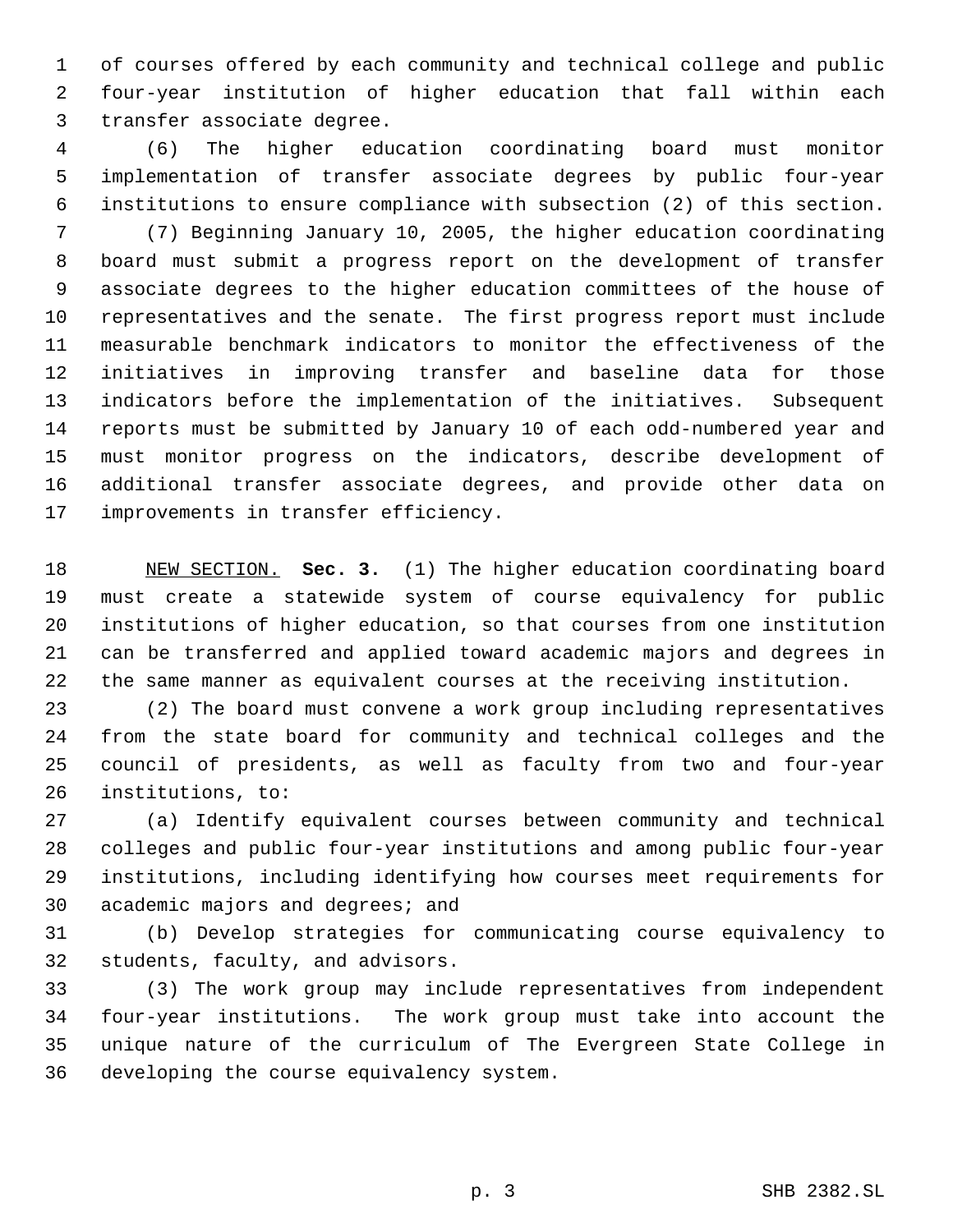(4) The higher education coordinating board must make a progress report on the development of the course equivalency system to the higher education committees of the senate and house of representatives by January 10, 2005. The report must include options and cost estimates for ongoing maintenance of the system.

 NEW SECTION. **Sec. 4.** (1) The higher education coordinating board must conduct a gap analysis of upper division capacity in the public higher education system to accommodate transfer students. The analysis must address the total number of enrollment slots, specific academic majors, and geographic location of demand and supply of upper division capacity.

 (2) The board must examine the full range of options, including costs, to close the gap between demand and supply of upper division capacity. Options include expansion of main campuses, branch campuses, off-campus education centers, distance learning, and other strategies. (3) The board must make a progress report by January 10, 2005, and a final report by December 10, 2006, with recommendations to the higher education committees of the senate and house of representatives for how the state should expand upper division capacity in various locations across the state.

 **Sec. 5.** RCW 28B.80.290 and 1983 c 304 s 2 are each amended to read as follows:

23 The statewide transfer of credit policy and agreement ((shall)) must be designed to facilitate the transfer of students and the evaluation of transcripts, to better serve persons seeking information about courses and programs, to aid in academic planning, and to improve the review and evaluation of academic programs in the state institutions of higher education. The statewide transfer of credit 29 policy and agreement (( $\frac{1}{2}$ ) must not require (( $\frac{1}{2}$ ) or encourage 30 the standardization of course content ((and shall not)) or prescribe course content or the credit value assigned by any institution to the course. Policies adopted by public four-year institutions concerning the transfer of lower division credit must treat students transferring from public community colleges the same as students transferring from public four-year institutions.